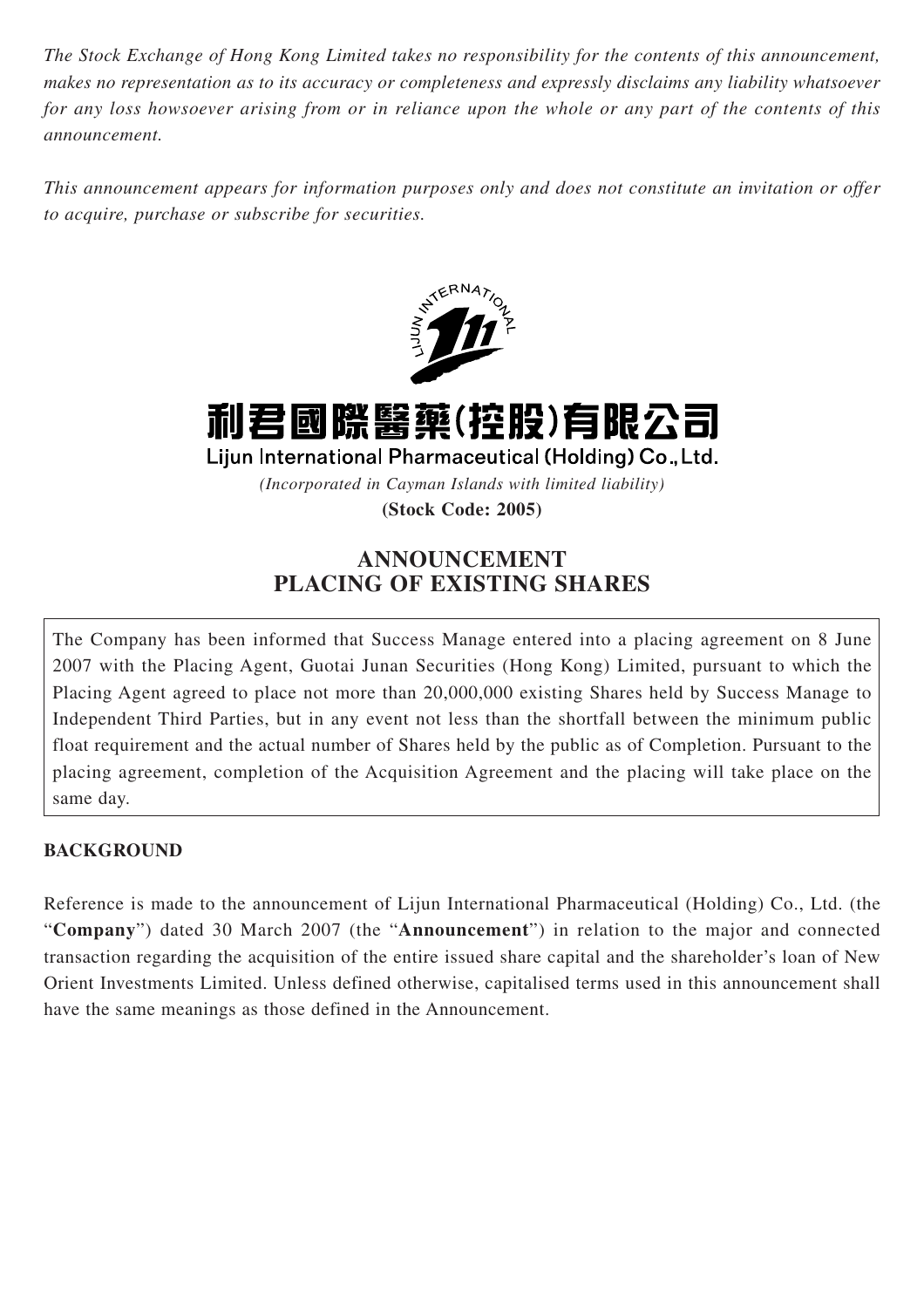## **PLACING OF EXISTING SHARES BY A CONCERT PARTY OF THE CONTROLLING SHAREHOLDER**

The Company has been informed that Success Manage International Limited ("**Success Manage**"), being a concert party of the controlling Shareholder, entered into a placing agreement (the "**Placing Agreement**") on 8 June 2007 with Guotai Junan Securities (Hong Kong) Limited (the "**Placing Agent**"). As far as the Directors are aware, the Placing Agent and the ultimate beneficial owner(s) of the Placing Agent are third parties independent of the Company and connected persons of the Company ("**Independent Third** Party(ies)"). Pursuant to the Placing Agreement, the Placing Agent agreed to place not more than 20,000,000 existing Shares held by Success Manage to Independent Third Parties, but in any event not less than the shortfall between the minimum public float requirement and the actual number of Shares held by the public as of Completion. Pursuant to the Placing Agreement, completion of the Acquisition Agreement and the placing will take place on the same day. The placing price for such placing will be determined with reference to the closing prices of the Shares for the five trading days up to and including the EGM date as quoted on the Stock Exchange.

As stated in the Announcement, as the Stock Exchange will not grant the listing of the Consideration Shares, being one of the conditions precedent to the Acquisition, if there may be insufficient public float upon issuance of the Consideration Shares, Success Manage is currently in negotiations with the Placing Agent regarding the means and measures to be adopted to secure the successful placing of the Shares held by it.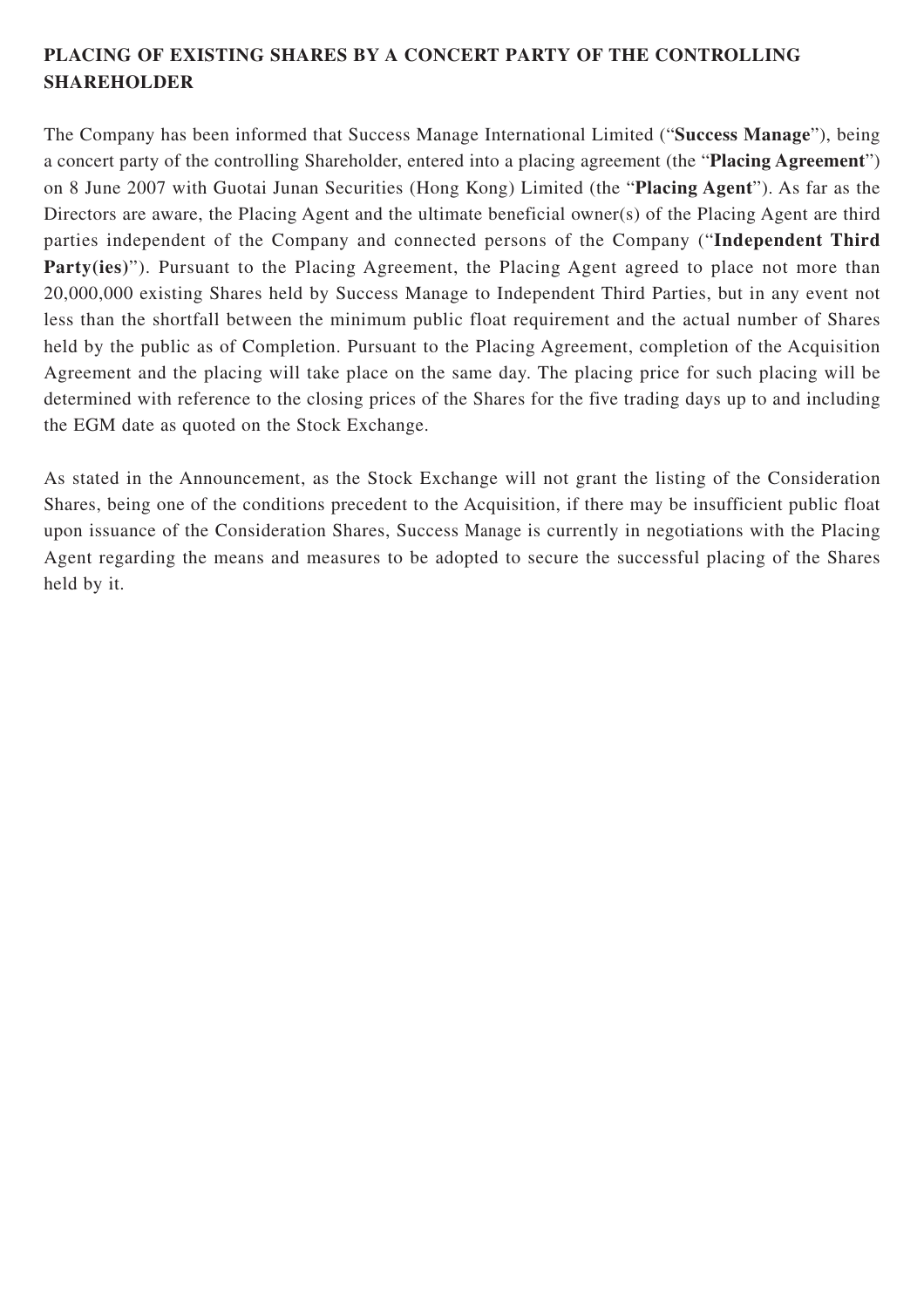#### **CHANGES IN THE SHAREHOLDING STRUCTURE**

The table below illustrates (i) the shareholding structure of the Company as at the date of this announcement; (ii) the shareholding structure of the Company after the issuance of the Consideration Shares but before the completion of the placing down of the Shares held by Success Manage; and (iii) the shareholding structure of the Company after the issuance of the Consideration Shares and the completion of the placing down of the Shares held by Success Manage:

|                                    |                                                                                           |         | After the issue of the                                                         |         |                                                                                                                                         |         |               |      |                                                |  |                                                |  |
|------------------------------------|-------------------------------------------------------------------------------------------|---------|--------------------------------------------------------------------------------|---------|-----------------------------------------------------------------------------------------------------------------------------------------|---------|---------------|------|------------------------------------------------|--|------------------------------------------------|--|
|                                    |                                                                                           |         | <b>Consideration Shares</b><br>and before completion<br>of the placing down of |         | After the issue of the<br><b>Consideration Shares and</b><br>completion of the placing<br>the Shares held by down of the Shares held by |         |               |      |                                                |  |                                                |  |
| <b>Shareholders</b>                | Shareholdings of the<br>Company before the<br>issue of the Consideration<br><b>Shares</b> |         |                                                                                |         |                                                                                                                                         |         |               |      |                                                |  |                                                |  |
|                                    |                                                                                           |         |                                                                                |         |                                                                                                                                         |         | <b>Shares</b> | $\%$ | <b>Success Manage</b><br><b>Shares</b><br>$\%$ |  | <b>Success Manage</b><br><b>Shares</b><br>$\%$ |  |
|                                    |                                                                                           |         |                                                                                |         |                                                                                                                                         |         |               |      |                                                |  |                                                |  |
|                                    | <b>Controlling Shareholder</b>                                                            |         |                                                                                |         |                                                                                                                                         |         |               |      |                                                |  |                                                |  |
| and its concert parties:           |                                                                                           |         |                                                                                |         |                                                                                                                                         |         |               |      |                                                |  |                                                |  |
| Prime United Industries Limited    |                                                                                           |         |                                                                                |         |                                                                                                                                         |         |               |      |                                                |  |                                                |  |
| (Notes $1 \& 3$ )                  | 123,984,000                                                                               | 42.68%  | 123,984,000                                                                    | 30.96%  | 123,984,000                                                                                                                             | 30.96%  |               |      |                                                |  |                                                |  |
| Success Manage (Note 2)            | 22,344,000                                                                                | 7.69%   | 22,344,000                                                                     | 5.58%   | 2,657,000                                                                                                                               | 0.66%   |               |      |                                                |  |                                                |  |
| Fame World Investments Limited     |                                                                                           |         |                                                                                |         |                                                                                                                                         |         |               |      |                                                |  |                                                |  |
| (Notes $3 & 4$ )                   | 2,499,000                                                                                 | 0.86%   | 2,499,000                                                                      | 0.62%   | 2,499,000                                                                                                                               | 0.62%   |               |      |                                                |  |                                                |  |
| Flying Success Investments Limited |                                                                                           |         |                                                                                |         |                                                                                                                                         |         |               |      |                                                |  |                                                |  |
| ( <i>Notes</i> $3 \& 5$ )          | 1,738,000                                                                                 | 0.60%   | 1,738,000                                                                      | 0.43%   | 1,738,000                                                                                                                               | 0.43%   |               |      |                                                |  |                                                |  |
| Bondwide Trading Limited           |                                                                                           |         |                                                                                |         |                                                                                                                                         |         |               |      |                                                |  |                                                |  |
| (Notes $3 \& 6$ )                  | 1,197,000                                                                                 | 0.41%   | 1,197,000                                                                      | 0.30%   | 1,197,000                                                                                                                               | 0.30%   |               |      |                                                |  |                                                |  |
| Sub-total                          | 151,762,000                                                                               | 52.24%  | 151,762,000                                                                    | 37.89%  | 132,075,000                                                                                                                             | 32.97%  |               |      |                                                |  |                                                |  |
| <b>Other Shareholders:</b>         |                                                                                           |         |                                                                                |         |                                                                                                                                         |         |               |      |                                                |  |                                                |  |
| Grand Ocean Shipping Limited       |                                                                                           |         |                                                                                |         |                                                                                                                                         |         |               |      |                                                |  |                                                |  |
| (Note 7)                           | 58,300,000                                                                                | 20.07%  | 58,300,000                                                                     | 14.56%  | 58,300,000                                                                                                                              | 14.56%  |               |      |                                                |  |                                                |  |
| <b>CPCL</b>                        |                                                                                           | 0.00%   | 110,000,000                                                                    | 27.47%  | 110,000,000                                                                                                                             | 27.47%  |               |      |                                                |  |                                                |  |
| Public Shareholders                | 80,438,000                                                                                | 27.69%  | 80,438,000                                                                     | 20.08%  | 100,125,000                                                                                                                             | 25.00%  |               |      |                                                |  |                                                |  |
| Sub-total                          | 138,738,000                                                                               | 47.76%  | 248,738,000                                                                    | 62.11%  | 268,425,000                                                                                                                             | 67.03%  |               |      |                                                |  |                                                |  |
| Total                              | 290,500,000                                                                               | 100.00% | 400,500,000                                                                    | 100.00% | 400,500,000                                                                                                                             | 100.00% |               |      |                                                |  |                                                |  |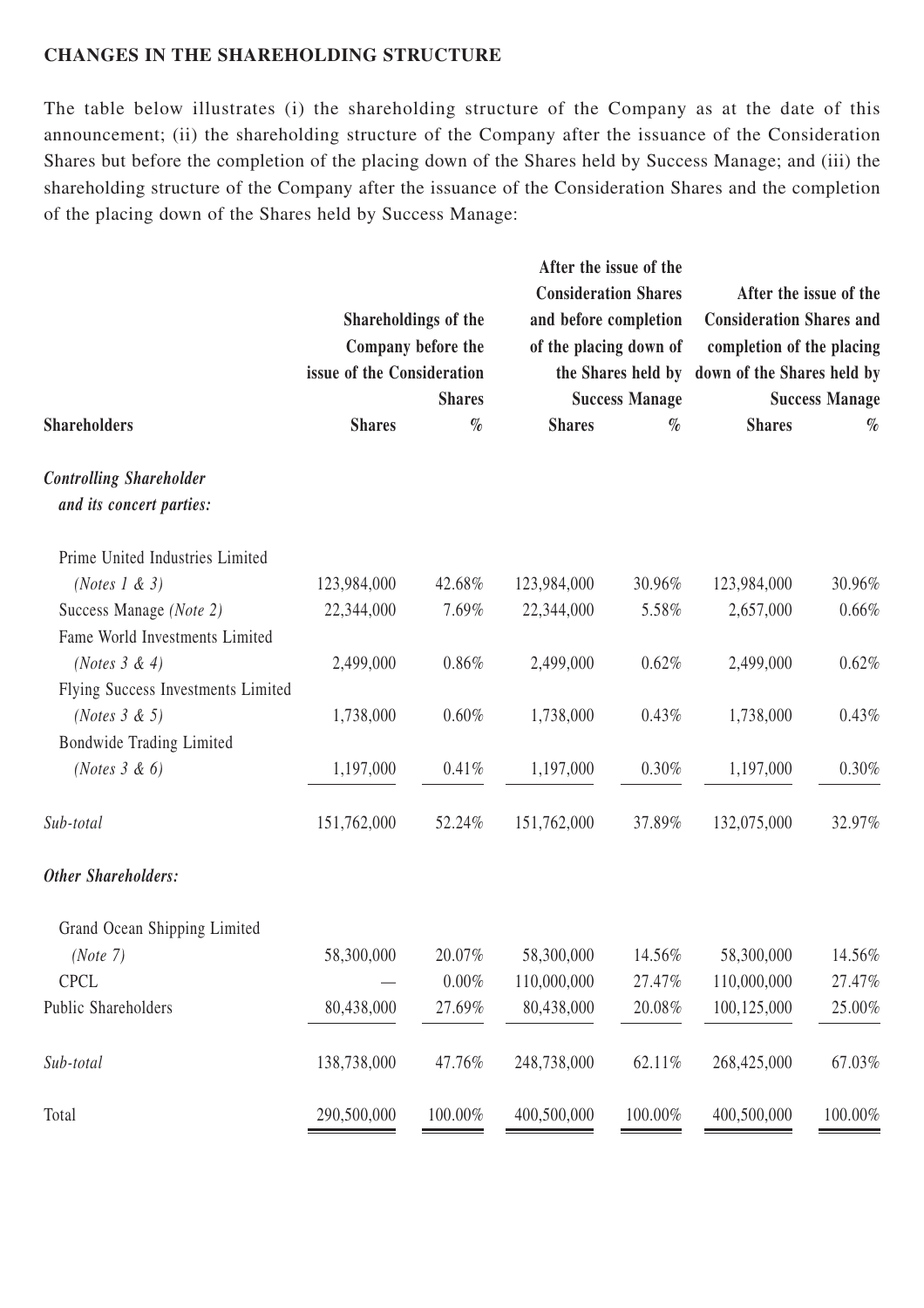#### *Notes:*

- (1) Prime United Industries Limited is held as to about 2.43% by Mr. Wu Qin, an executive Director, as to about 2.43% by Mr. Wu Zhihong, an executive Director, as to about 2.41% by Mr. Huang Chao, an executive Director, as to about 4% by Mr. Xie Yunfeng, an executive Director, as to about 4% by Ms. Han Yamei, a member of the management of Xi'an Lijun Pharmaceutical Co., Ltd(西安利君製藥有限責任公司)("**Xi'an Lijun**") and as to about 84.73% by Mr. Wu Qin, Mr. Wu Zhihong, Mr. Huang Chao, Mr. Xie Yunfeng and Ms. Han Yumei who jointly hold such shares on trust for 4,965 individuals who are present and former employees or their respective estates of Xi'an Lijin and Rejoy Group Limited Liability Company(利君集團 有限責任公司) ("**Rejoy Group**"). Mr. Wu Qin, Mr. Wu Zhihong, Mr. Huang Chao and Mr. Xie Yunfeng, the executive Directors, are also directors of the Prime United Industries Limited. Xi'an Lijun is a company established in the PRC with limited liability and wholly-owned by the Company. Rejoy Group is a company established in the PRC with limited liability and 100% owned by Shaanxi Pharmaceutical Company (陜西 省醫藥總公司), a state-owned enterprise under the direct supervision of the Shaanxi Provincial Government.
- (2) Success Manage is held as to about 37.88% by Mr. Wu Qin, an executive Director, as to about 10.03% by Mr. Wu Zhihong, an executive Director, as to about 10.03% by Mr. Huang Chao, an executive Director, as to about 3.06% by Mr. Xie Yunfeng, an executive Director, as to about 3.06% by Ms. Sun Xinglai, an executive Director, as to about 3.06% by Mr. Zhang Yabin, a member of the management of Xi'an Lijun and as to about 32.87% by Mr. Zhang Yabin on trust for 24 individuals, all of whom are part of the management of Xi'an Lijun.
- (3) Prime United Industries Limited, Fame World Investments Limited, Flying Success Investments Limited and Bondwide Trading Limited were controlling shareholders of the Company as stated in the prospectus of the Company dated 2 December 2005.
- (4) Fame World Investments Limited is owned as to 45% by Mr. Li Peirong, 30% by Mr. Li Pai and 25% by Newtronic Pharmaceuticals & Chemicals Limited ("**Newtronic**"), all of whom are beneficial shareholders of Xi'an Combel Pharmaceutical Co., Ltd.(西安康拜爾製藥有限公司)("**Xi'an Combel**"). Newtronic is held as to 50% by Mr. Shing Ting Chun and 50% by Ms. Cheung Ming Man. Xi'an Combel is a company established in the PRC with limited liability and its entire registered capital is wholly-owned by the beneficial shareholders of Fame World Investments Limited.
- (5) Flying Success Investments Limited is owned as to 80% by Mr. Zhao Lisheng and 20% by Ms. Chan Lok San, all of whom are beneficial owners of Shenzhen Jinhuo Enterprise Co., Ltd.(深圳市金活實業有限公 司) ("**Shenzhen Jinhuo**"). Shenzhen Jinhuo is a company established in the PRC with limited liability and its entire registered capital is wholly-owned by the beneficial shareholders of Flying Success Investments Limited.
- (6) Bondwide Trading Limited is owned as to 92.03% by Mr. Han Zhichao, 6.38% by Mr. Zhao Lisheng, and 1.59% by Ms. Chan Lok San, all of whom are beneficial shareholders of Liaoning Huabang Pharmaceutical Co., Ltd.(遼寧華邦醫藥有限公司) ("**Liaoning Huabang**") (formerly known as Pharmaceutical Sales Department of Northeast Pharmaceutical Group Company(東北製藥集團公司醫藥經營部). Liaoning Huabang is a company established in the PRC with limited liability and its entire registered capital is wholly-owned by the beneficial shareholders of Bondwide Trading Limited.
- (7) Grand Ocean Shipping Company Limited, a company incorporated in the Republic of Liberia on 1 November 1996 and engaged in the business of shipping, which in turn is owned as to 50% by Ms. Chen Lin-Dong and 50% by Mr. Xu Ming.